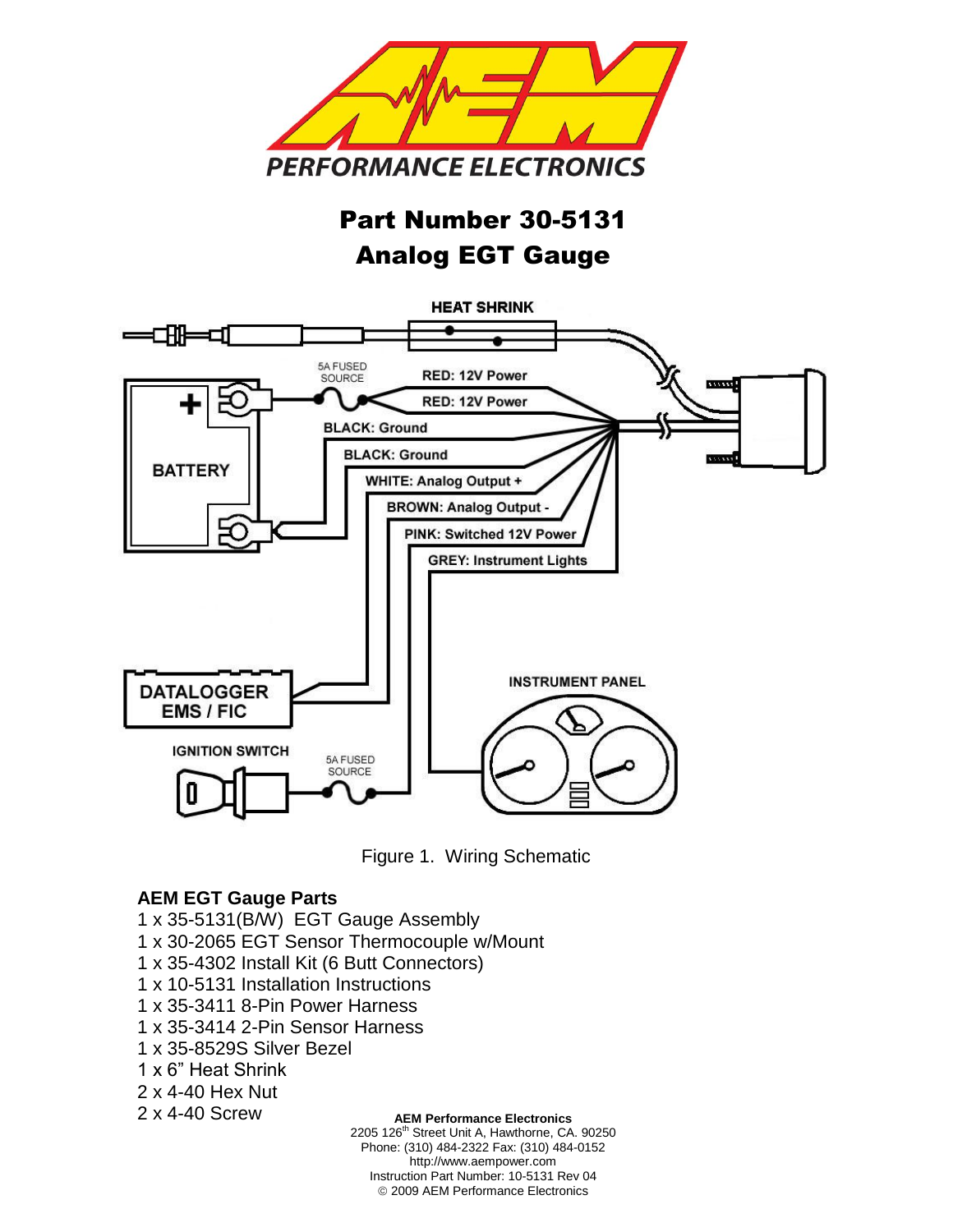# **INSTALLATION**

- 1. Disconnect the negative battery cable.
- 2. Secure the gauge in a 2  $1/16^{th}$  (52MM) mounting hole with the supplied bracket.
- 3. Plug the 8-wire power harness into the mating connector on the back of the gauge and connect the wires as shown in Figure 1. Note: the locating tabs on the side of the connector should be nearest the center of the gauge.
- 4. Connect the sensor cable to the gauge. The locating tabs should be closest to the center of the gauge.
- 5. Mount the thermocouple as shown in figure 2.
- 6. Slide the heat shrink tube over the sensor cable and connect the thermocouple to the cable as shown below in figure 3.

RED - Connect **BOTH** RED wires to a constant 12 volt power source utilizing a 5A fuse.

BLACK – Connect **BOTH** BLACK wires to a clean ground.

PINK - Connect to a switched 12 volt power source utilizing a 5A fuse.

GREY - Connect to instrument lighting circuit supply voltage.

\*WHITE - Connect to Analog + Input.

\*BROWN - Connect to Analog – input. (Must be connected if Analog + is used)

*\*optional – only needed if using the available differential analog output*

Wiring notes:

RED - When wired as shown above, the gauge will park the needle upon powering down. Alternatively, both RED wires can be connected to a switched, fused 12 volt power source. With both RED wires and the PINK wire connected to switched power, the needle will remain at its current position upon powering down. For both power connection methods, the needle will rotate to the parked position before rotating to the value of the current operating condition upon powering up.

GREY – The GREY wire is used to control the lighting intensity of the gauge. Maximum lighting intensity is achieved when the GREY wire is connected to 12 volts. Minimum lighting intensity is achieved when the GREY wire is not connected. The instrumentation illumination on many vehicles is controlled by varying the supply voltage to the instrument panel lights. When the GREY wire is connected to the instrument panel supply voltage, the intensity of the gauge is controlled by the dimmer switch on the dash.

WHITE  $-$  The WHITE wire should be connected to the Analog  $+$  input on the EMS or the analog + input on a similar device.

BROWN – The BROWN wire should be connected to the Analog – input. If the EMS or similar device does not have a – input, the BROWN wire should be connected to a sensor ground. If no sensor ground is available, the BROWN wire should be connected to a power ground. **Note: The BROWN wire must be connected in order to get correct readings from the analog output.**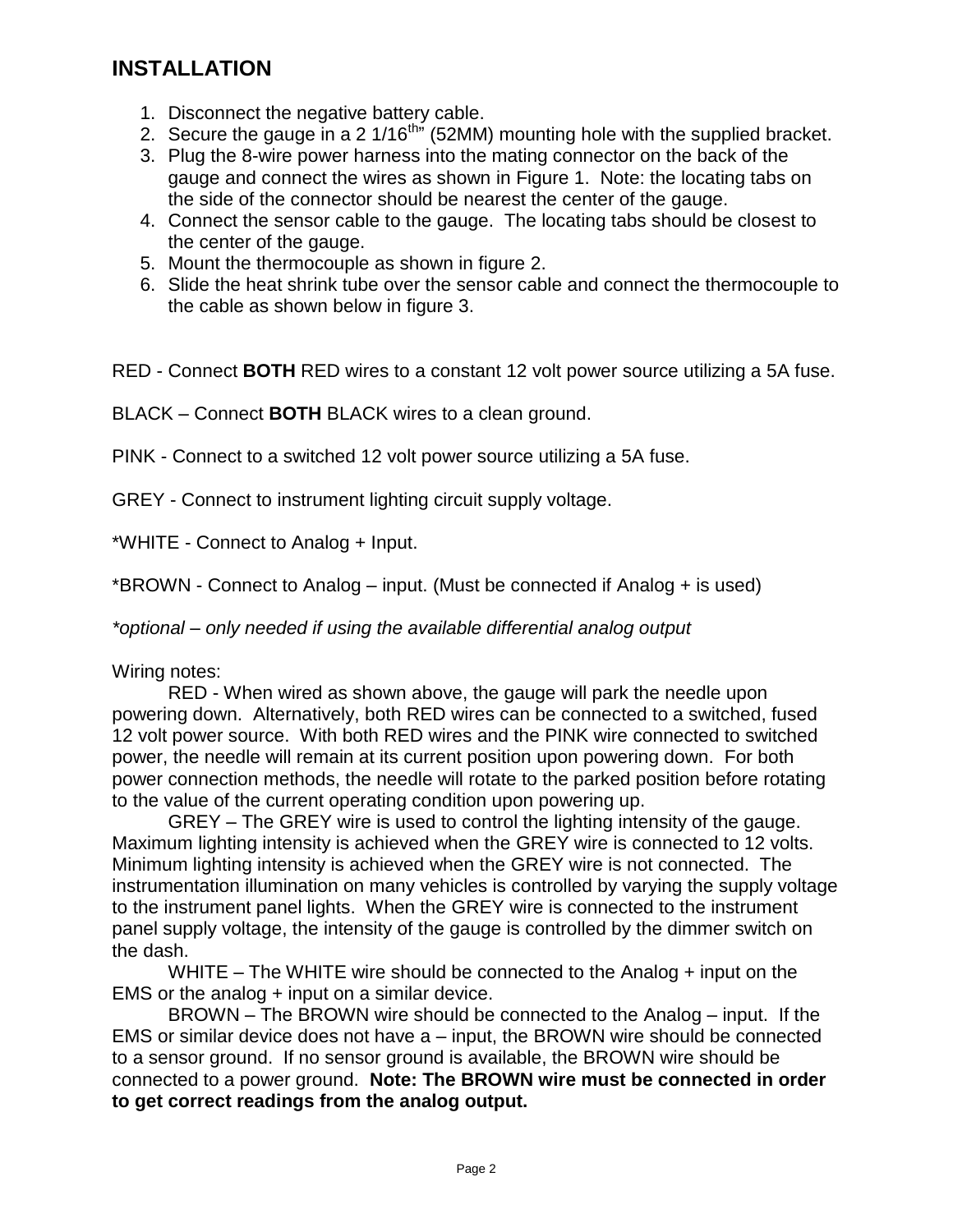# **Thermocouple Mounting**

The thermocouple included in the kit comes with a stainless steel compression style mounting adapter. The mounting adapter consists of three pieces: compression nut, ferrule sleeve, threaded body. The threaded body has 1/8" NPT male threads. To install the sensor, the threaded body can either be threaded into a hole with mating 1/8" NPT threads, or welded to the pipe/manifold. Remove the compression nut, ferrule sleeve, and thermocouple from the threaded body. For a welded installation, drill a 13/32" hole and weld the threaded body, being careful not to cause any distortion. . For a threaded installation, either thread the body into an existing hole with 1/8" NPT threads or drill a hole using an "R" size drill bit and cut the threads using a 1/8" NPT tap. With the compression nut and ferrule sleeve on the thermocouple, insert the thermocouple into the threaded body so the tip of the thermocouple is near the center of the pipe/manifold and tighten the compression nut to the threaded body.



Figure 2. Thermocouple Mounting

# **Connecting the Thermocouple**

Slide the supplied heat shrink onto the sensor cable. Connect the RED wire from the thermocouple to the RED wire on the harness and the YELLOW wire from the thermocouple to the YELLOW wire on the harness using the supplied 4-40 screws and hex nuts. Make sure the connections are not touching. Center the heat shrink over the connections and apply mild heat to the heat shrink until it shrinks over the connections.



Figure 3. Thermocouple to Cable Connection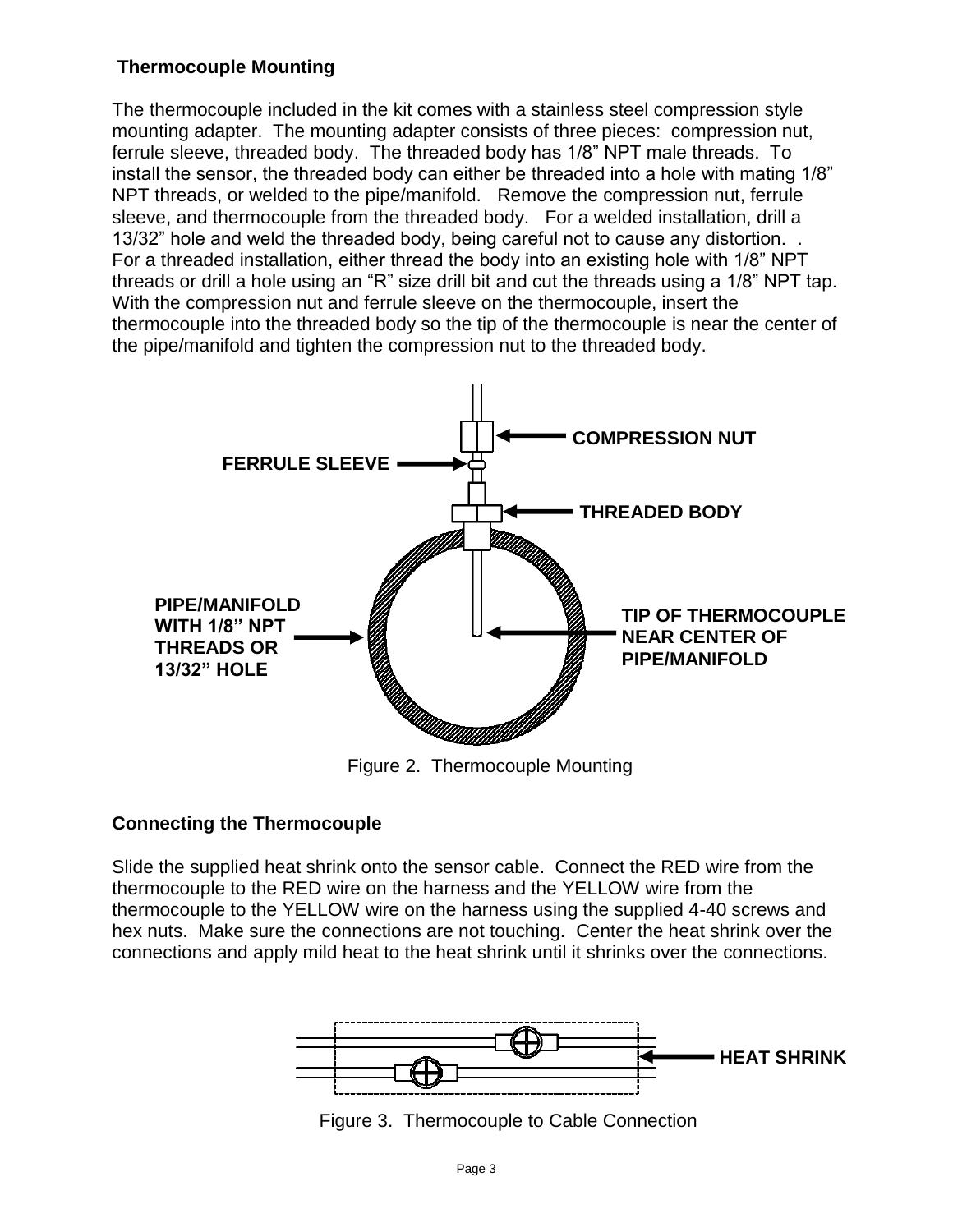## **Changing the Bezel**

The AEM Analog EGT Gauge comes with the black bezel installed. However, a silver bezel is also included in the gauge kit. To change the bezel, orient the gauge so you are looking at the faceplate. Rotate the bezel counter-clockwise to unscrew it from the gauge cup. The bezel, lens, and rubber spacer are all removable. Reassemble the gauge as shown below in Figure 4. **Do not over tighten the bezel when reassembling the gauge.**



# **Backlighting**

The AEM Analog EGT Gauge has 7 different backlight colors available to the end user, which closely match some of the more common factory dash panels: white, blue, green, red, orange, light blue, and aqua. To change the backlight color, rotate the backlighting switch using a small precision style screwdriver. The backlight switch is accessed through the small hole in the back of the gauge. See Figure 5.



Figure 5. Backlighting Adjustment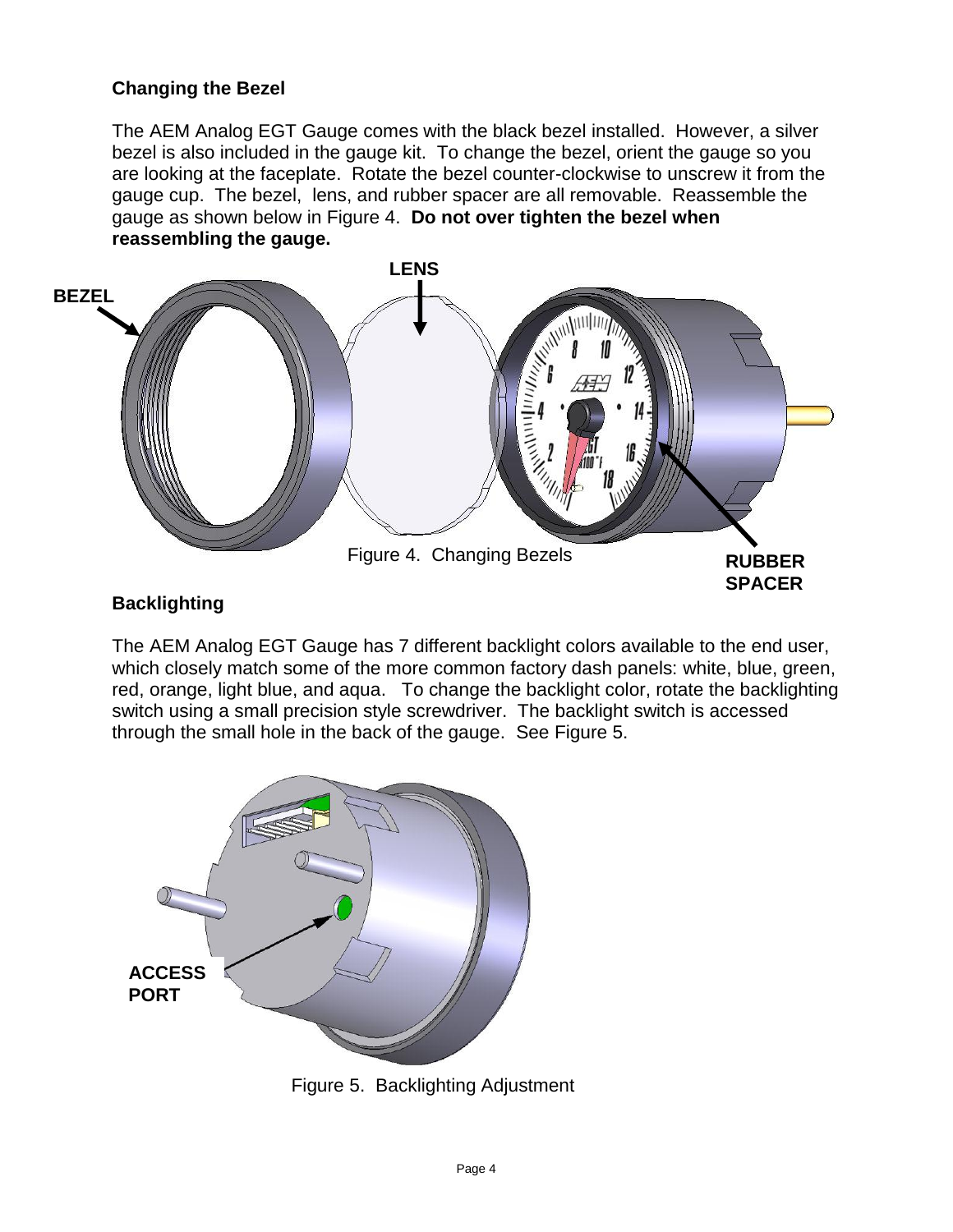# **Status Lights**

The AEM Analog EGT Gauge has one status light, see Figure 6. The status light will flash whenever the sensor is disconnected.



Figure 6. Illuminated Status Light

# **Analog Output**

The analog output from the AEM Analog EGT gauge is a linear dc voltage signal that varies from **0.5 Vdc at 0 Degrees Fahrenheit (-18 Degrees Celsius) to 4.5Vdc at 1800 Degrees Fahrenheit** (**982 Degrees Celsius)** over the operating range of the gauge. The signal is used for sending information to a data logger or an engine management system like the AEM EMS or F/IC. The transfer functions for the analog output are listed below in Degrees Fahrenheit and Degrees Celsius.

Temperature (Degrees Fahrenheit) = 450 \* Voltage - 225

For example, if the output is 2.5 Vdc, the temperature is 900 Degrees Fahrenheit.

450 \* 2.5 – 225 = 900 Degrees Fahrenheit

Temperature (Degrees Celsius) = 250 \* Voltage – 143

For example, if the output is 2.5 Vdc, the temperature is 482 Degrees Celsius.

250 \* 2.5 – 143 = 482 Degrees Celsius

A list of output voltages and corresponding temperatures is shown below in Table 1.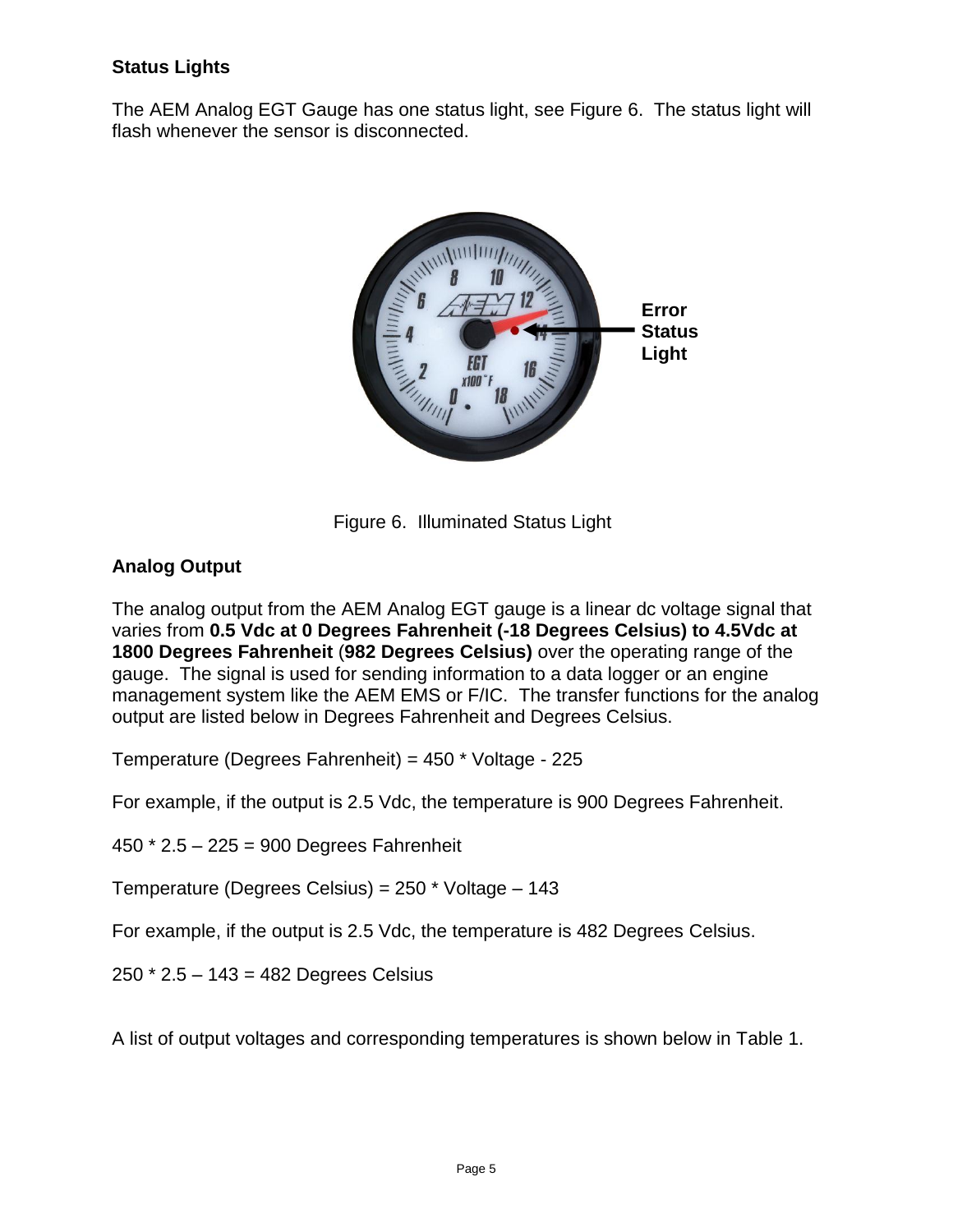| <b>VOLTAGE</b> | °F   | °C  |
|----------------|------|-----|
| 0.50           | 0    | -18 |
| 0.75           | 113  | 45  |
| 1.00           | 225  | 107 |
| 1.25           | 338  | 170 |
| 1.50           | 450  | 232 |
| 1.75           | 563  | 295 |
| 2.00           | 675  | 357 |
| 2.25           | 788  | 420 |
| 2.50           | 900  | 482 |
| 2.75           | 1013 | 545 |
| 3.00           | 1125 | 607 |
| 3.25           | 1238 | 670 |
| 3.50           | 1350 | 732 |
| 3.75           | 1463 | 795 |
| 4.00           | 1575 | 857 |
| 4.25           | 1688 | 920 |
| 4.50           | 1800 | 982 |

Table 1. Analog Calibrations

# **Connector Pinouts**

The pinouts for the 3-pin sensor harness and 8 pin power harness are provided below in Figure 6.



Figure 6. Harness Pinouts

#### **Specifications**

# **Gauge**

| <b>Supply Current</b>                | $ <$ 0.100 A                    |
|--------------------------------------|---------------------------------|
| Differential Analog Outputs          |                                 |
| <b>Measuring Range</b>               | $ 0 - 1800$ Degrees Fahrenheit, |
|                                      | -18-982 Degrees Celsius         |
| <b>Sensor Accuracy</b>               | 0.75% FS                        |
| Operating Voltage (nominal)          | 8.5-15 volts dc                 |
| Harness & Connector Temp Limit: 105C |                                 |